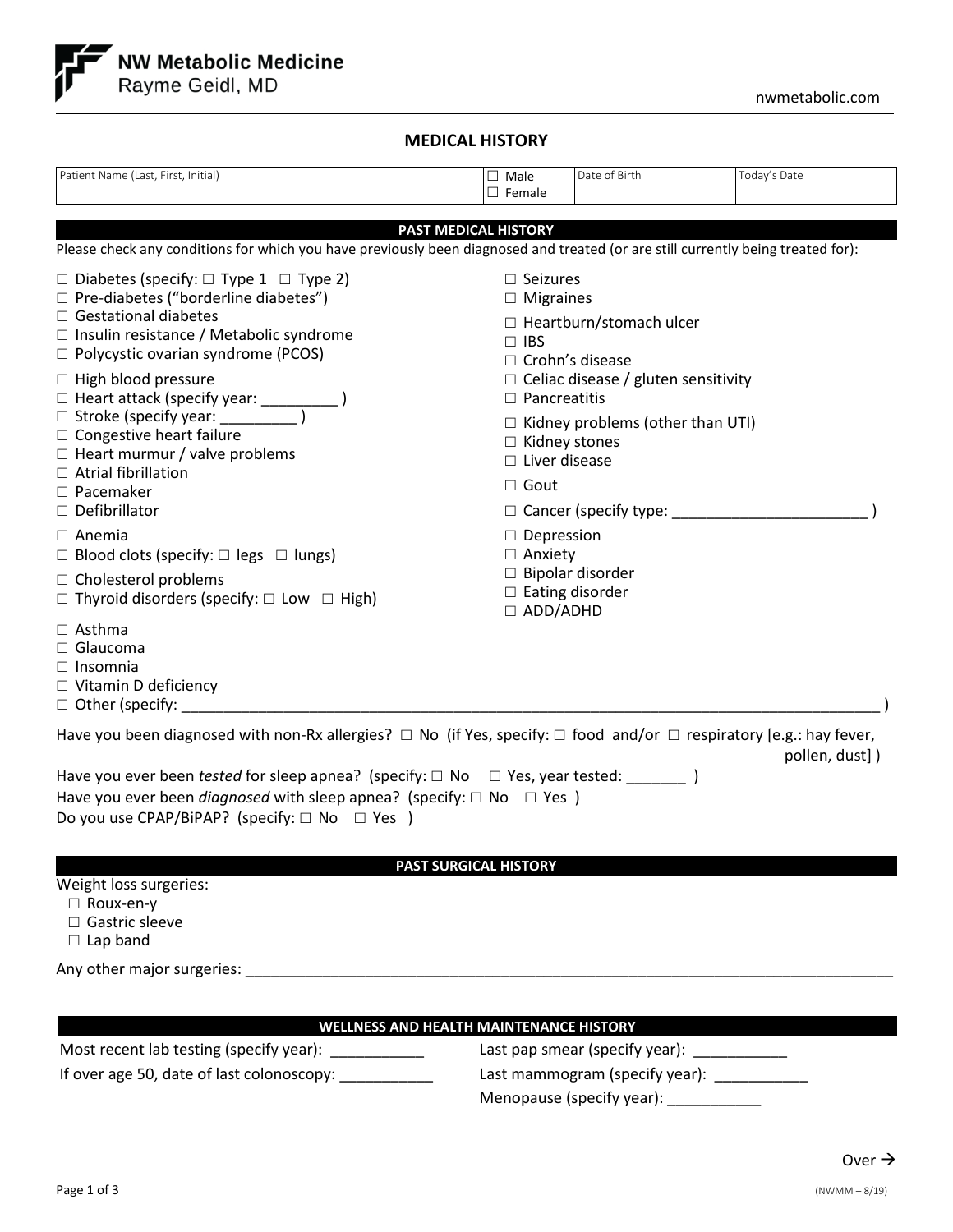| Spouse / significant other name: |                        |                                                                 |                                        |
|----------------------------------|------------------------|-----------------------------------------------------------------|----------------------------------------|
|                                  |                        |                                                                 |                                        |
|                                  |                        |                                                                 |                                        |
|                                  |                        |                                                                 |                                        |
| <b>Currently use</b>             | <b>Previously used</b> | Frequency per week                                              | If stopped, when                       |
| $\Box$ No $\Box$ Yes             | $\Box$ No $\Box$ Yes   |                                                                 |                                        |
| $\Box$ No $\Box$ Yes             | $\Box$ No $\Box$ Yes   |                                                                 |                                        |
| $\Box$ No $\Box$ Yes             | $\Box$ No $\Box$ Yes   |                                                                 |                                        |
|                                  |                        | <b>SOCIAL HISTORY</b><br>Age(s) of any children living at home: | $\Box$ Retired / Not currently working |

### **FAMILY HISTORY**

Has anyone in your family (blood relatives) had any of the following? (Check appropriate box)

|                                                                                           | Mother                   | <b>Father</b> | Grand-<br>parent | Brother/<br><b>Sister</b> | Other<br>(specify) |
|-------------------------------------------------------------------------------------------|--------------------------|---------------|------------------|---------------------------|--------------------|
| Diabetes or borderline diabetes                                                           |                          |               |                  | □                         |                    |
| Heart disease/heart attack/congestive heart failure                                       |                          |               | П                | $\Box$                    |                    |
| Cholesterol problems                                                                      |                          |               |                  | □                         |                    |
| High blood pressure                                                                       |                          |               | П                | $\Box$                    |                    |
| Hypothyroidism                                                                            |                          |               |                  |                           |                    |
| Stroke                                                                                    | $\overline{\phantom{a}}$ | П             | П                | $\Box$                    |                    |
| Anxiety, depression or mental health issues (e.g., depression,<br>bipolar disorder, etc.) |                          |               | Г                | $\Box$                    |                    |
| Drug/alcohol/medication abuse                                                             | ⊓                        | П             | П                | $\Box$                    |                    |
| Weight problems                                                                           |                          |               |                  |                           |                    |

### **MEDICAL PROVIDER INFORMATION**

|  | Primary care provider: |
|--|------------------------|
|  |                        |

Specialist(s): \_\_\_\_\_\_\_\_\_\_\_\_\_\_\_\_\_\_\_\_\_\_\_\_\_\_\_\_\_\_\_\_\_\_\_\_\_\_\_\_\_\_\_\_\_\_\_\_\_\_\_\_\_\_\_\_\_\_\_\_\_\_\_\_\_\_\_\_\_\_\_\_\_\_\_\_\_\_\_\_

# **SYMPTOMS (REVIEW OF SYSTEMS)**

Please check any issues that you are currently experiencing, or have experienced within the past two months:

- $\square$  Chest pain
- $\square$  Shortness of breath
- $\square$  Fatigue
- $\square$  Persistent difficulty sleeping
- $\square$  Mobility problems
- $\Box$  Pain in joints (specify):
- $\Box$  Rash/irritations in skin folds
- □ Extreme hunger
- $\square$  Strong food cravings
- $\square$  Diarrhea
- $\Box$  Constipation
- $\Box$  Heavy or painful periods
- $\Box$  Irregular periods
- PMS